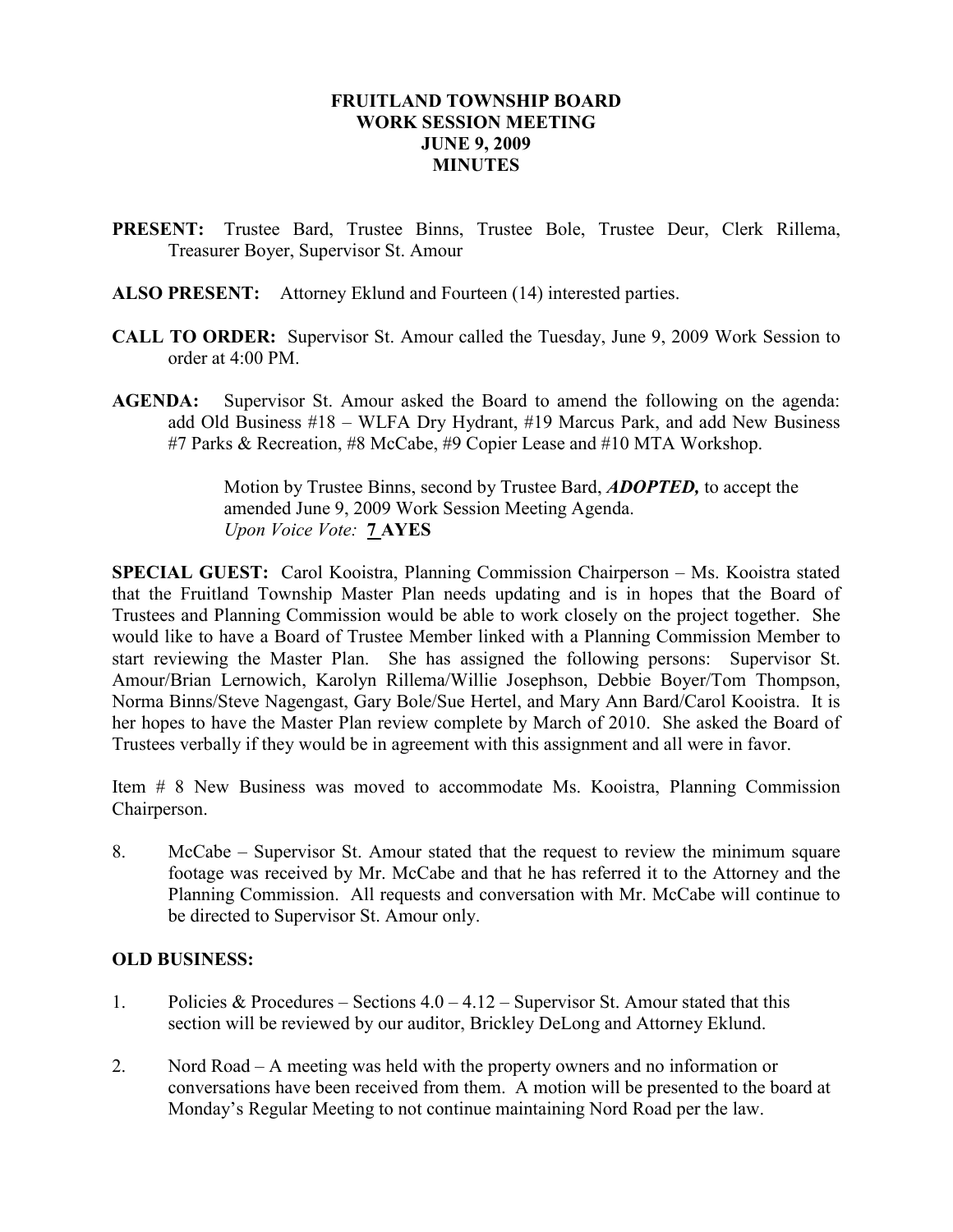## FRUITLAND TOWNSHIP JUNE 9, 2009 WORK SESSION MEETING MINUTES

- 3. 1562 Duck Lake Road The house was demolished but the garage is standing. Attorney Eklund stated that condemnation stays with the property if it is sold. The Board needs further information to make the determination of whether or not the garage was part of the condemnation process. Supervisor St. Amour did state that the garage is in violation of our ordinances and a decision needs to be made on the process going forward.
- 4. 5623 Murray Road Supervisor St. Amour stated that the court ordered mediation between parties. Supervisor St. Amour asked the board if they were agreeable to have the Gills intervene with the township in the court case with the Gardner's. All board members were in agreement.
- 5. Cemetery Supervisor St. Amour stated that the sign at the Cemetery needs to be replaced. He has received a quote in the amount of \$110.00. A motion will be presented to the board at Monday's Regular Meeting to purchase a new sign. Supervisor St. Amour also asked the board if they would approve an ad to solicit bids for the Cemetery Sexton position. After discussion, Supervisor St. Amour will place an ad in the White Lake Beacon. Clerk Rillema also stated that she had received a call regarding proper placement of flags on veterans' graves at the cemetery. The flags are to be placed in flag holders. Clerk Rillema and Deputy Clerk Garvey will be doing a count on how many flag holders will need to be purchased to be in compliance.
- 6. Fruitland Township Representation (Joint Planning Commission/West Michigan Shoreline Regional Development Commission) – Trustee Deur stated that Attorney Eklund is reviewing the by-laws of the JPC and will make language change recommendations.
- 7. Road Improvements Supervisor St. Amour would like the board to seriously consider which roads to be improved. Supervisor St. Amour and Trustee Bole developed a listing, but questions on condition of roads and traffic volumes were not available. This will be discussed at our July work session.
- 8. 2745 Lorenson Road Court date is scheduled for Monday, June 22, 2009. The Board feels strongly that they would like to see that property cleaned up.
- 9. McMillan Road End (Ordinance/Grants) Supervisor St. Amour stated that grant monies would most likely not be received this year due to timing of applications and no money available. He asked Trustee Bard to check with the committee to get progress.
- 10. Plastic Shredder Treasurer Boyer stated that we had one party interested on Craig's List but no response back. She will place the ad in the MTA magazine that was approved at the May 18, 2009 meeting.
- 11. Township Liability no report
- 12. Prein & Newhof Recommendations from John Warner have been received and Supervisor St. Amour will send to Prein & Newhof for corrections.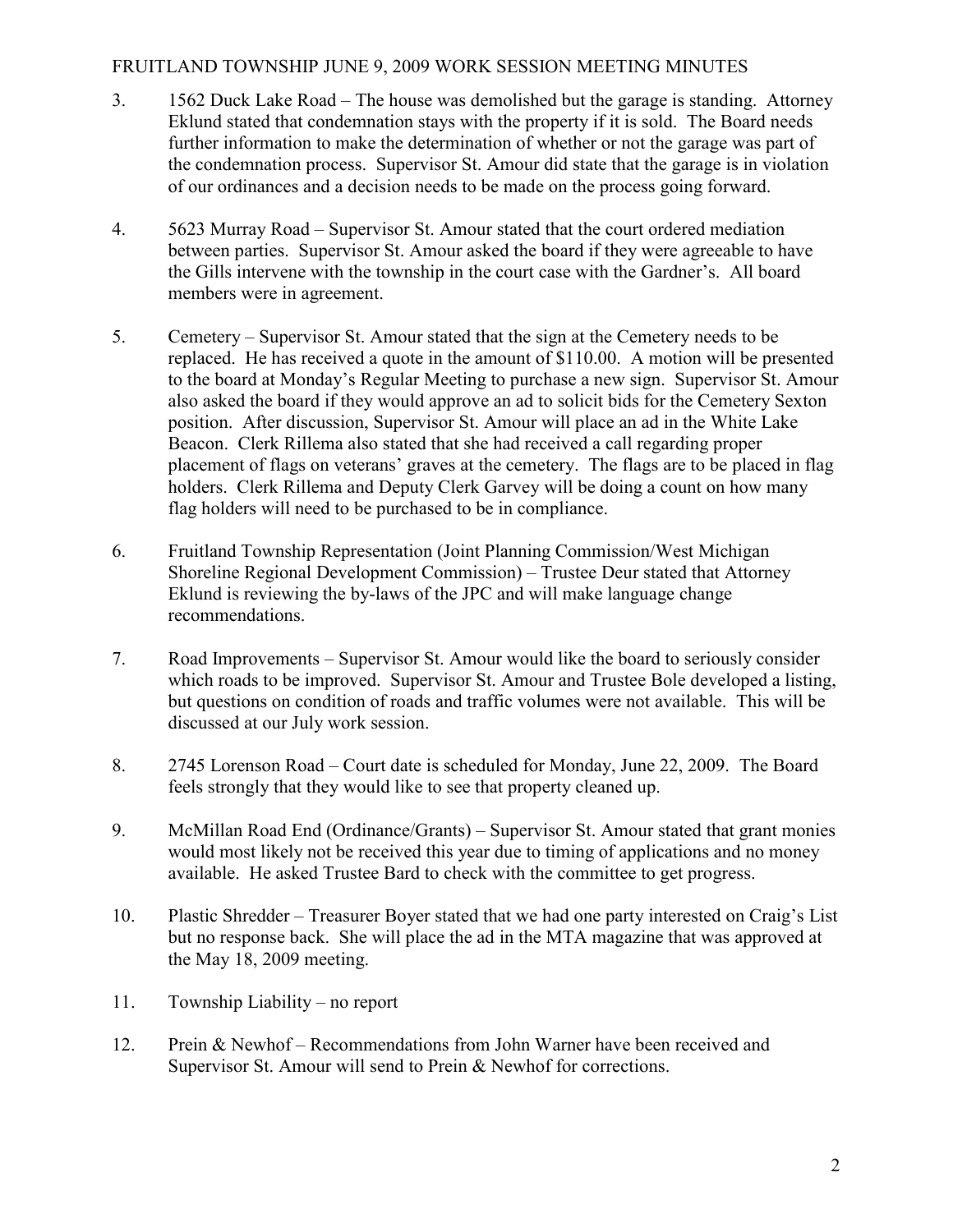## FRUITLAND TOWNSHIP JUNE 9, 2009 WORK SESSION MEETING MINUTES

- 13. 3350 Bard Road The board agrees that this property needs to be cleaned up. A motion will be presented to the Board at Monday's Regular Meeting to proceed with a court case against Mrs. Pyle to get property cleaned up.
- 14. Free Dump Day Supervisor St. Amour stated that he was able to negotiate with Allied to have the 21 tubs billed at the negotiated price of \$200.00 and Muskegon County Solid Waste waived the tipping fee for the extra day of Allied hauling caused by the large volume.
- 15. Network Access Supervisor St. Amour stated that the final report of the subcommittee would be presented to the Board at the Monday Regular Meeting with a recommendation.
- 16. State Shared Revenue No additional report.
- 17. Community Building (Grants/Foundation Repair) Supervisor St. Amour is awaiting the payment of the 2008 Polling Place Grant payment and has sent in the 2009 Polling Place Grant Application. The 2009 application will not be approved until the 2008 application is paid.
- 18. WLFA Dry Hydrant Supervisor St. Amour will present the Board at the Monday Regular Meeting a motion to approve that the WLFA apply for grants to be placed in Fruitland Township at Scenic Drive Road End and Marcus Park. A grant for a possible cistern will be applied for also by the WLFA on behalf of Fruitland Township.
- 19. Marcus Park Supervisor St. Amour stated that two of the three groups on the Citizen's Advisory Marcus Park Committee presented a recommendation to the committee. The recommendation to allow up to nine docks (6  $\omega$ ) Marcus Dunes, 3  $\omega$ ) Winterwood Shores on Marcus Park Property seemed reasonable. Questions arose about placement of docks and a diagram of the proposed docks was asked of Supervisor St. Amour. A motion will be presented to the Board at the Monday Regular Meeting. Supervisor St. Amour will provide the board with a diagram.

# NEW BUSINESS:

- 1. Small Business in Fruitland Township Supervisor St. Amour stated that because of economic times, he would like to allow small business in certain zoning areas. Much discussion amongst the board did not result in consensus. Areas of concern were enforcement, time frame, personal property tax, permits, etc.
- 2. AA Pavilion Supervisor St. Amour stated that the Community Building floor will be refinished by members of the AA. The use of the pavilion for their meetings the week of June 13 was requested if needed until the floor was completed.
- 3. Staff Supervisor St. Amour will present a motion to the Board at the Monday Regular Meeting with a recommendation to fill a part time office position if needed at the discretion of the Supervisor, Clerk and Treasurer.
- 4. Friends of the White River Light Station Request Supervisor St. Amour received a request from the Friends of the White River Light Station group to lease the lighthouse